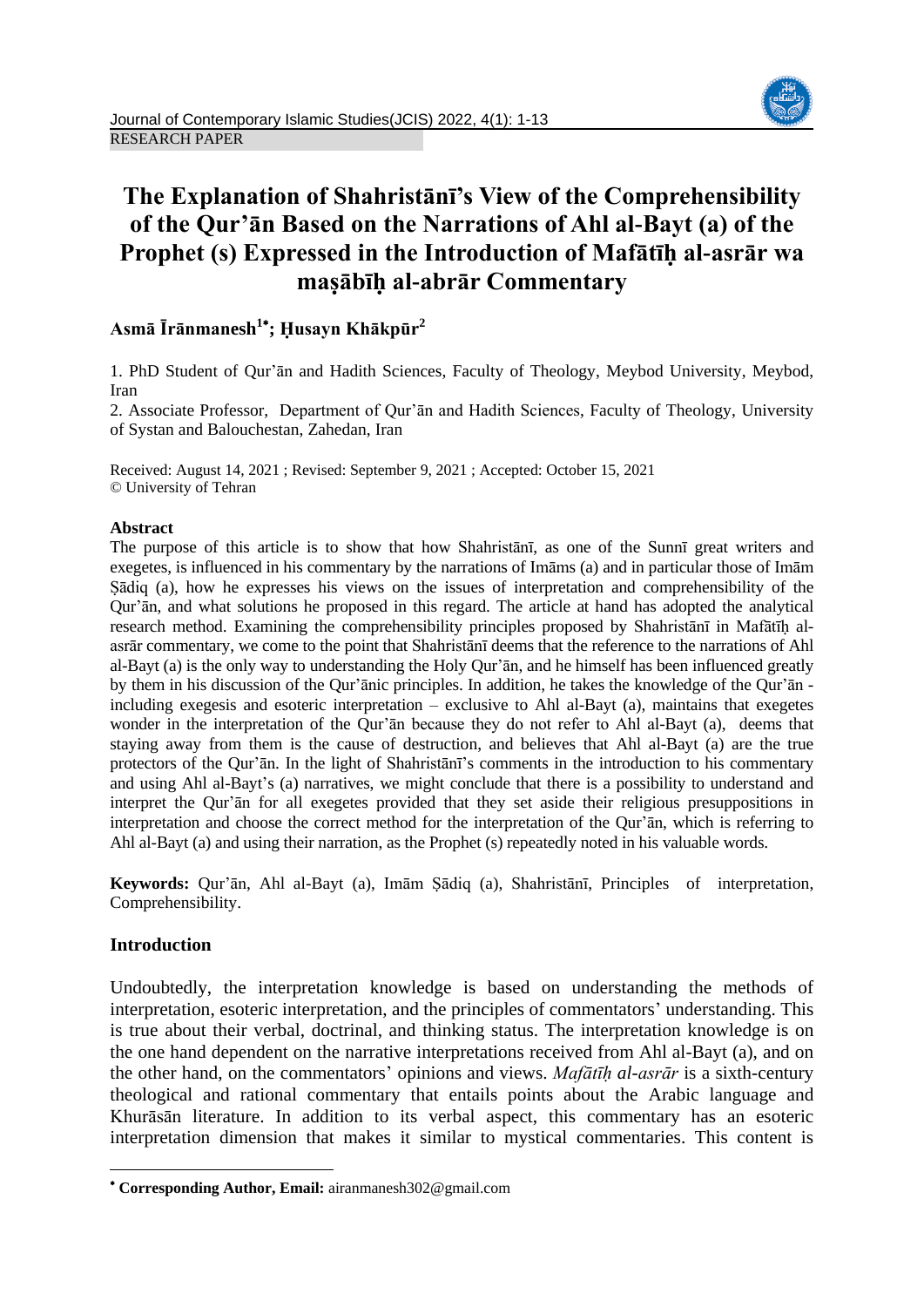located in the "asrār" section of this book. Shahristānī, the sixth-century exegete, began to write commentaries on the Qur'ān later in his life but failed to completely interpret the Qur'ān. From his commentary, there remains only his interpretation of the first and second chapters of the Qur'ān. Though his methods of interpretation and discussion of the Qur'ān is not the subject of this article, the exploration of his intellectual foundations, thought processes, and method of interpretation seems to be necessary. Shahristānī's method is based on an understanding of science in methods of creation and order, the stages of the conflict and the sequence, the aspects of public and private, and musta'nif and mafrūq rules. Therefore, this method can be understood as one that is based on non-famous scientific rules among Muslim scholars in that period, which are part of the secret knowledge of Ahl al-Bayt (a) (Ādharshab, 2001: 40).

Examining the introduction of the book "Mafātīḥ al-asrār," this article attempts to identify the intellectual foundations of Shahristānī's thought, analyze his ideas in interpretation and understanding of Qur'ān, measure the extent to which he is affected by Ahl al-Bayt (a), and provide a detailed answer to the following question.

### **What are Shahristānī's terms to the Qur'ān comprehensibility**

It seems that in Shahristānī's view, the Qur'ān comprehensibility is in recourse to Ahl al-Bayt (a) and the use of their knowledge in the Qur'ān interpretation is necessary. Therefore, this article is going to discuss and analyze this theory. Consequently, after presenting a brief introduction to Shahristānī's characteristics and his commentary, the components of the Qur'ān comprehensibility from his viewpoint is clarified. Then, his ideas on the interpretation of the Qur'an and the extent to which he is affected by Ahl al-Bayt  $(a)$  – in particular Imam Ṣādiq (a) – are investigated.

### **General features of the commentary**

*Mafātīḥ al-asrār wa maṣābīḥ al-abrār* commentary is one which entails expression, interpretation, and citations. It has its own special literature and terms, especially in the *Asrār* section. This commentary is in two volumes that deal with two chapters of the Qur'ān (i.e., Qur'ān 1 and 2). The first volume contains an introduction and interpretation of the Qur'ān 1 and the verses 1 to 124 of the Qur'ān 2, while the second volume begins with the interpretation of the verse 125 of the Qur'ān 2 to the end of this chapter. Abulfatḥ Muḥammad b. Abī al-Qāsim 'Abd al-Karīm b. Abī Bakr Aḥmad Shahristānī, known as Afḍal, Ḥujjat al-Ḥaq, and Tāj al-Dīn, a Shāfi'ī and Ash'arī scholar, was born in "Shahristān" (an area between Nayshābūr and Khārazm) in the year 467, 469, or 479 in the era of Sultan Sanjar b. Malikshāh (Shahristānī, 2007, vol. 1, editor's introduction: 15).

He is the writer of a famous book known as *Milal wa niḥal.* He passed away in the year 548 LH (Namāzī Shāhrūdī, 2006, vol. 7: 162). He learned Islamic jurisprudence from Aḥmad Khāfī and theology from Abī Naṣr b. al-Qushayrī. Elsewhere it is noted that he learned jurisprudence and theology from Ahmad Khāfī (Ibn Hajar 'Asqalani, 1996, vol. 6: 304). Moreover, reputable and famous exegetes know him as a Muslim philosopher and Imām in theology and religions ('Irfān, 1997: 381).

# **Introduction to the commentary**

Shahristānī has written an important introduction to his commentary named *Mafātīḥ al-Qur'ān fī 'ilm al-Qur'ān* and gives a great deal of important information in various fields related to the Qur'ān and its understanding principles.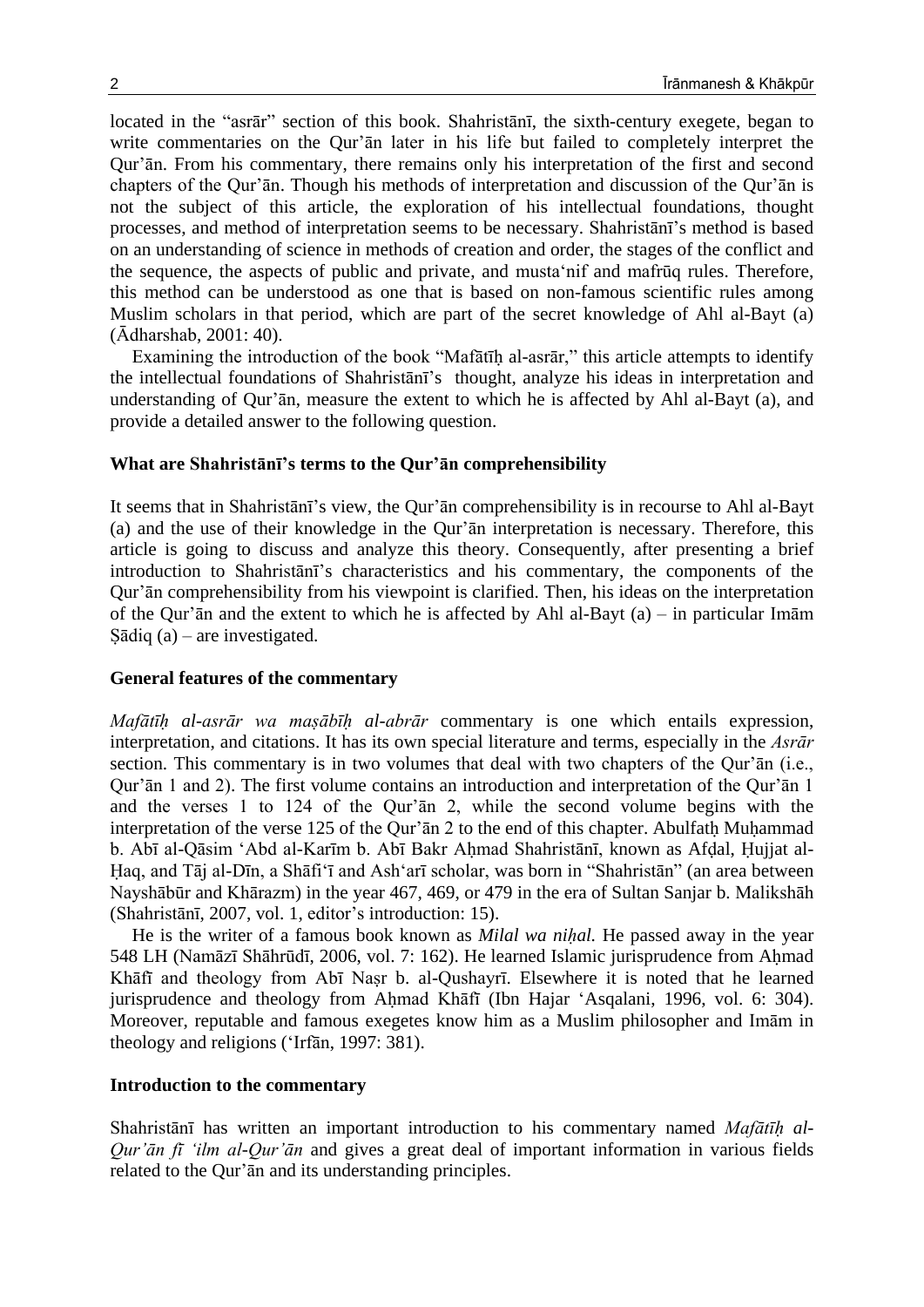In this introduction, he describes his purpose, introduces 12 chapters, with each chapter being devoted to a specific topic, as follows.

- 1. The beginning, the end, the revelation, and the order of the revelation of the Qur'ān
- 2. The compilation of the Qur'ān
- 3. The disagreements among the narrators about the order of the revelation of the Qur'ān
- 4. The readings of the Qur'ān
- 5. the acts that are ritually recommended to the reciter of Qur'ān
- 6. The number of the chapters, verses, words, and letters of the Qur'ān
- 7. The Companion and non-Companion exegetes
- 8. The meaning of interpretation and esoteric interpretation, generalities and particularities, ambiguous and unambiguous verses, abrogating and abrogated verses
- 9. Mafrūq and musta'nif, and the scope of conflict and relationship according to the two rules of creation and contingence
- 10. The miraculousness of the Qur'ān

#### **Shahristānī's interpretation method**

**.** 

Shahristānī says in his introduction about his commentary and the way it was completed, I have brought reading, syntax, vocabulary, and meanings of verses from the books of commentators without any manipulation, and I have quoted them correctly. My only manipulation was the description of the lengthy points and a brief synopsis of the complete contents. In addition, I have brought interpretation of the verses in continuation as "asrār," and I have analyzed the deep dimensions of the verses, and from the secrets of Ḥirāya, what is obtained from the references of the elders, is included in this section (Shahristānī, 2007, vol. 1: 6).

Shahristānī brings in the twelfth chapter of his introduction a narration from Imām Ṣādiq (a) that reads, "God's book is in four sections: Expressions, hints, subtleties, and truths<sup>1</sup> (Ibid: 67; Miṣbāḥ al-Sharī'a, n.d.: 459).

He cites the narration of Imām Ṣādiq (a) and believes that the Qur'ān is not only an apparent book; rather, he follows it for its deep meaning, especially in subtitles and truths. In addition, he states the outstanding and noble issues of his commentary in the section "asrār" under each verse. He states at the end of the seventh chapter of his introduction that he has quoted the secrets of Ahl al-Bayt (a). He strongly avoids self-interpretation and admits everywhere in his interpretation, the statements "Qur'ān family" and "Owners of secrets" are not about he himself but they regard Ahl al-Bayt (a) who are have knowledge of the whole of Qur'ān (Shahristānī's, 2007, vol. 1: 45). Imām Ṣādiq (a) is one of the figures from whom Shahristānī has narrated many traditions. Ādharshab, the editor of the book *Mafātīḥ al-asrār*, wrote about the uses he has made of Imām Ṣādiq's (a) narrations,

In Shahristānī's commentary, the narrations of Imām Jafar Ṣādiq (a) are evidently used. He frequently uses his loose narrations … Shahristānī sometimes refers to Imām Ṣādiq's (a) jurisprudence in his interpretation though he follows Shāfi'ī jurisprudence. ... We see in his book *Milal wa nihal* that the position of Ahl al-Bayt (a) in Shahristānī's thought and their secrets are beneficences of themselves (Shahristānī, 1997, vol. 1, editor's introduction: 41-43).

After the above preliminaries, we now describe the understanding of Qur'ān that Shahristānī has tried to explain through the Qur'ānic view of Ahl al-Bayt (a) and attempt to prove that his understanding of the Qur'ān is based on Ahl al-Bayt's (a) narrations.

<sup>1.</sup> Majlisī presents this narration from Imām Ṣādiq (a) with an added sentence, "Expressions are for the laymen, hints are for the special people, subtleties are for the saints, and truths are for the prophets" (Majlisī, 1983, vol. 89: 103).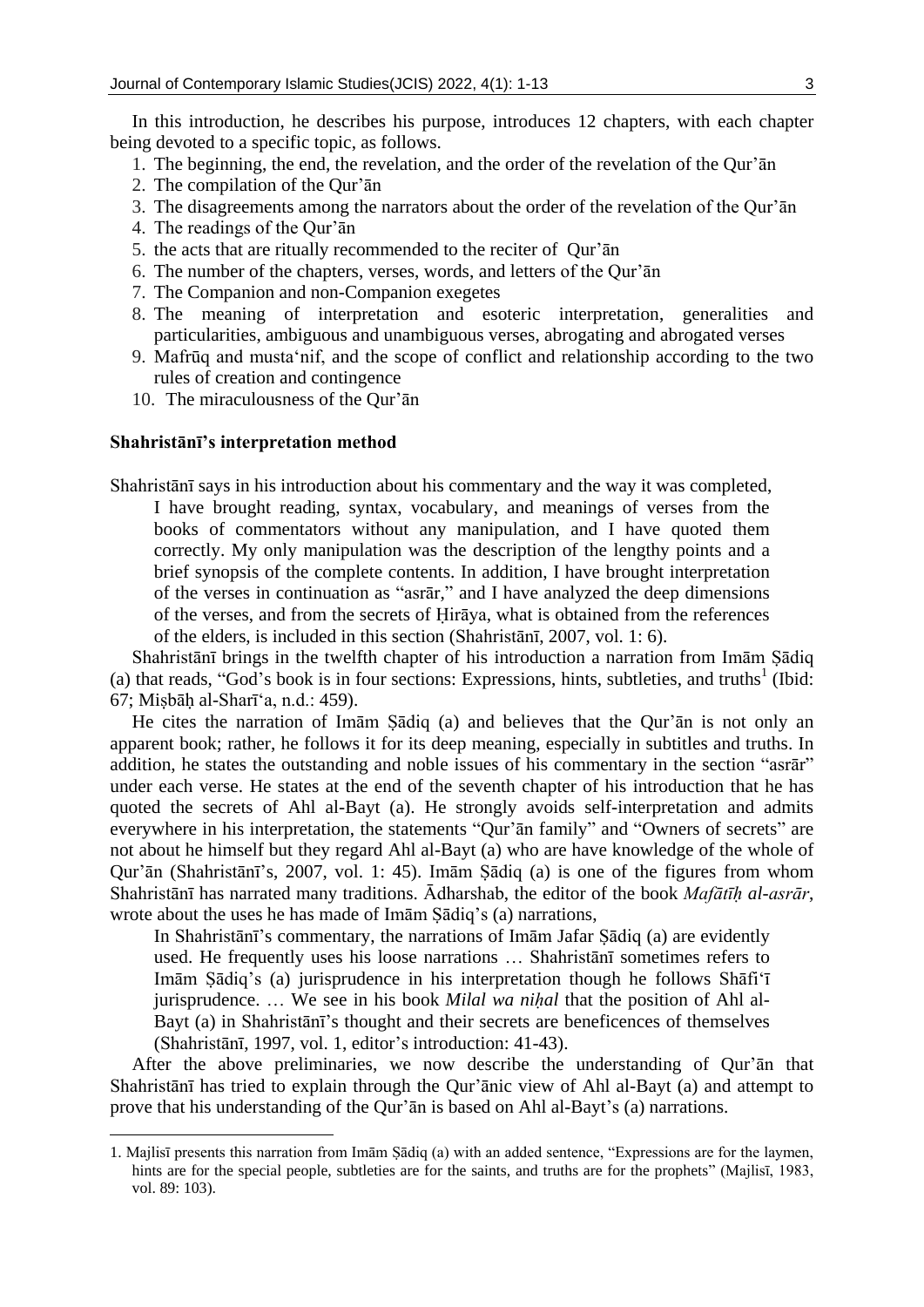# **The authority of the qur'ānic appearance and content**

The apparent implications of the qur'ānic words are a lot, and in most cases, the interpretations of commentators are based on the appearance of the Qur'ān. Sometimes the appearance of verses is derived from the meaning of a word in the verse or the meanings of sentences, but is at other times derived from the assignment rules that have been taken from the verses. However, since the Qur'ān has unambiguous and ambiguous verses, the scope of the seeming meaning of the ambiguous verses is determined by the unambiguous verses (Mu'addab, 2009: 127).

"Batn" (the inner) in the Shī'a and Sunnī narrative texts is disclosed by ta'wīl (esoteric interpretation) and is accepted by both of them. The Sunnī and Shī'a narrations about the inner of the verses imply that all verses of the Qur'ān entail the inner. Although the inner meaning of them is not of the same nature, they are the same in the ruling that their meaning is inner and hidden. (Najjārzādigān, 2009, 78-80).

In the eights chapter of his introduction – which is about interpretation and esoteric interpretation of the Qur'ān – Shahristānī introduces interpretation as disclosing the meaning and uncovering facts and esoteric interpretation as retuning everything to its origin. He deems esoteric interpretation more general than interpretation. At the end of this chapter, he maintains that the science of interpretation is the same as the outer, revealed meaning of the Qur'ān (which he calls Musta'nif), while the science of esoteric interpretation is the same as the outer, essence of the Qur'ān (which he calls Mafrūq) (Shahristānī, 2007, vol. 1: 46-49).

In the twelfth chapter of his introduction, Shahristānī gives in a narration from 'Abdullāh b. Mas'ūd that he knew that the whole knowledge of the Qur'ān (its outer and inner meanings) belonged to Imām 'Alī (a), "Surely the Qur'ān was revealed in seven letters, and there is nothing in the outer or inner of the Qur'ān that is unknown to 'Alī (a)" (Ibn Shahr Āshūb, 2000, vol. 2: 43; Qumī, 1984, vol. 1: 20; Shahristānī, 2007, vol. 1: 65).

Therefore, Shahristānī knew the inner and outer of the Qur'ān and the authority of both in the science of the interpretation of Qur'ān, and knew that the whole knowledge of Qur'ān (bother inner and outer) belongs to Imām 'Alī (a) and Ahl al-Bayt (a). He says that Ibn 'Abbās, who discussing his opinion about the source of all commentators, notes that the Prophet (s) prayed for Imām 'Alī (a) and said, "Oh God, make him jurisconsult in the knowledge of religion and esoteric interpretation of the Qur'ān" (Ibn Athīr, 1964, vol. 2: 43; Shīrāzī, 2004, vol. 2: 623).

Then, Ibn 'Abbās was the apprentice in presence of Imām Ali (a) until he became jurisconsult in religion and esoteric interpretation (Shahristānī, 2007, vol. 1: 5).

Shahristānī presents this narration and believes that Ibn 'Abbās learned the knowledge of religion and its esoteric interpretation from Imām 'Alī (a). Therefore, in Shahristānī's view, the knowledge of the esoteric interpretation of the Qur'ān belonged only to Imām 'Alī (a).

#### **All qur'ānic knowledge belongs to Ahl al-Bayt (a)**

In the twelfth chapter of his introduction, Shahristānī quotes a narration from Imām 'Alī (a) that reads, "By Allāh, no verse has been revealed unless I know its topic and the place of revelation; surely my Lord has blessed me with an understanding heart and an inquiring tongue (Arbilī, 2002, vol. 1: 116; Ḥaskanī, 1991, vol. 1: 45; Ibn Ṭāwūs, 1995: 189; Qundūzī, 1996, vol. 3: 146; Shahristānī, 2007, vol. 1: 65).

In addition, he asserts in his introduction that the qur'ānic knowledge exclusively belongs to Ahl al-Bayt (a):

Verily the companions of the Prophet (s) agree that the Qur'ān is specific to Ahl al-Bayt (a) because they constantly asked Imām 'Alī b. Abī Tālib (a), "Have you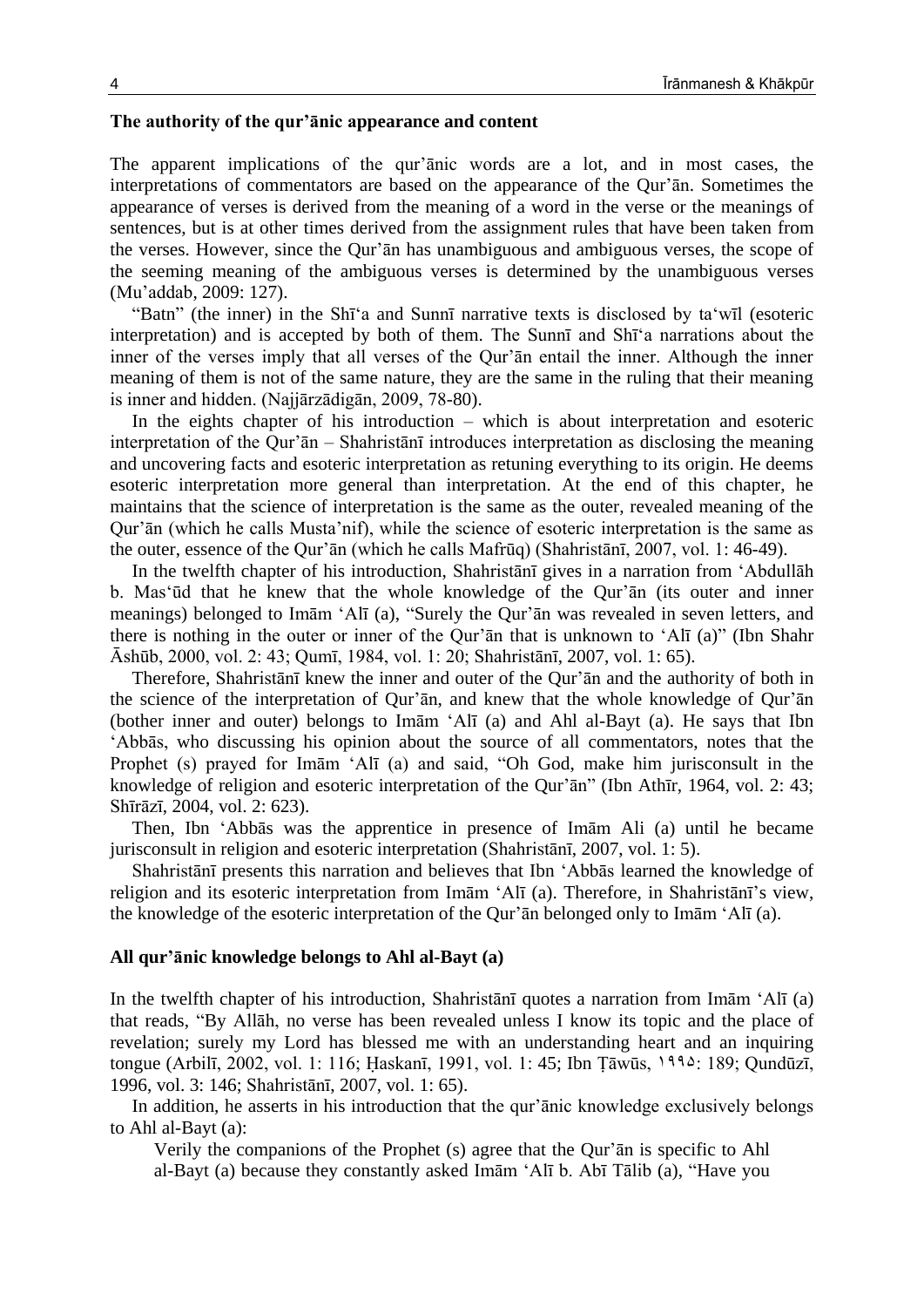Thus, the consideration of the Qur'ān as something that belongs only to Ahl al-Bayt (a) is the reason for the consensus among the Companions that the Qur'ān and its knowledge (both revelation and esoteric interpretation) are exclusive to Ahl al-Bayt (a) (Ādharshab, 2001, No. 1: 41).

He also believes that the knowledge of the Qur'ān is exclusive to Ahl al-Bayt (a) because he mentions in the tenth Chapter of his introduction a narration from Imām Ṣādiq (a), "A half of the Qur'ān is about us and the other half is about our enemies, and the content that is about our enemies is in fact about us"<sup>1</sup> (Shahristānī, 2007, vol. 1: 56).

In this narration, he suggests that not only the knowledge of the Qur'ān but essentially all of the Qur'ān is about Ahl al-Bayt (a)

### **Licensee of Interpretation provided returning to Ahl al-Bayt (a)**

One of the principles of understanding the Qur'ān is the awareness about the permissibility and permission for the interpretation of the Qur'ān. According to the Qur'ān itself, this Scripture is bayān (explanation), tibyān (clarification), kitāb mubīn (explaining book), in clear Arabic, and provides easy to learn advice. However, any discerning thinker who is familiar with the Qur'ān and its teachings can understand that the knowledge of the Qur'ān has different grades and layers, and the level at which that knowledge is implied in different verses not the same (Rajabī, 2006: 24).

Mu'addab (Mu'addab, 2009: 98) believes that the Qur'ān is understandable and interpretable and the general levels of interpretation of the Qur'ān are possible for the noninfallible exegetes. There are important stances about the possibility of interpretation of the Qur'ān. Some believe any one is able to interpret the Qur'ān, and this view is correct. However, another group believes that the interpretation and understanding of the Qur'ān is possible only for Ahl al-Bayt (a). The latter view is mostly proposed by a group of narration transmitters known as Akhbārīs (Jawādī 'Āmulī, 2004, vol. 1: 86; Khū'ī, 1981: 267).

In the introduction of his commentary when he wants to address the Qur'ān interpretation, Shahristānī introduces his stance to moving from the outer meanings of the Qur'ān to its inner meanings and says,

I found it a great and deep sea, full of wonders and unknown issues. There are many pearls in it with only one diver, and there are many waters with only one pearl but filled with numerous divers. The diver wonders about choosing the right way. At the end, he asks a ship for help, and introduces himself an incapacitated person compared to that ship who does not have the complete access to the knowledge of that ship (Shahristānī, 2007, vol. 1: 6).

These statements of Shahristānī shows that in addition to his acceptance of outer and inner meaning of the Qur'ān, he wants to interpret the Qur'ān and deem it possible for himself. However, he finds out that his knowledge is not sufficient to pave this way alone. Therefore, he looks for a reference point - or in his own words, a saving ship – that could help him.

In Shahristānī's view, the "ship" is the knowledge of Ahl al-Bayt (a), as revealed by his quotation of the *safīna* narration in the twelfth chapter and his clear stipulations in his commentary (Ibid: 67). In this narration, Ahl al-Bayt (a) are introduced as the saving ship.

1

<sup>1.</sup> This narration is mentioned in Kāfī (1987, vol. 2: 628) as "One third of it is about us and one third of it is about our enemies" and "one fourth of it is about us and one fourth of it is about our enemies."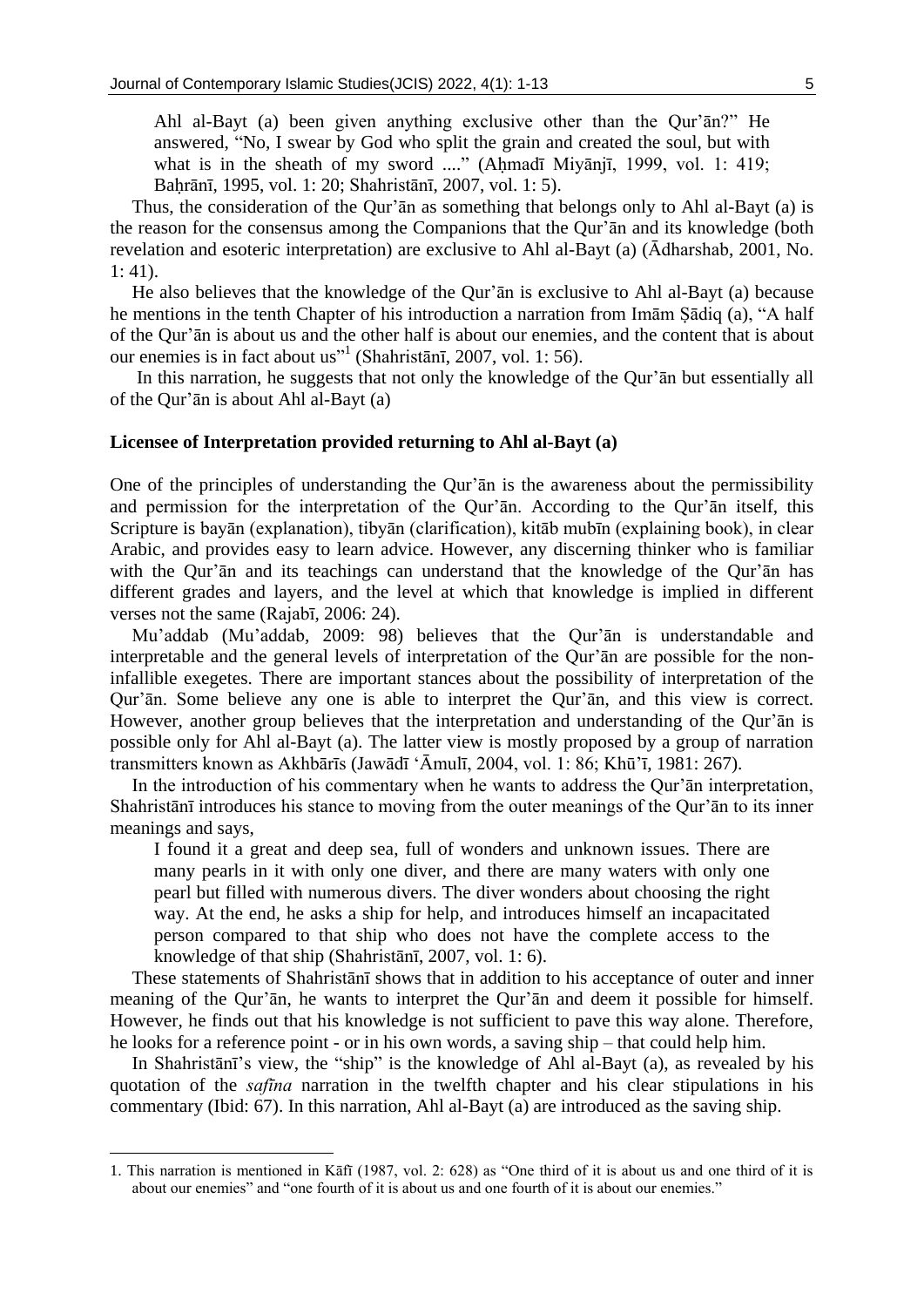It is clear from these words of Shahristānī that he believes in the permissibility of interpretation for the non-Infallible people, provided that they set their interpretations based on the traditions of the Infallibles (a) and refer to Ahl al-Bayt (a) in the interpretation. The reason is that he sets out to interpret the Qur'ān but does not see himself needless to Ahl al-Bayt (a) and their knowledge.

#### **The results of not referring to Ahl al-Bayt (a)**

#### *The subjective interpretation of the qur'ānic text*

Concurrent with the interpretation of the Qur'ān by the Companions of the Prophet (s), there appeared tradition fabrication, the semantic distortion of the verses, and the diversion of the public opinion from the facts of the noble Qur'ān. In order to achieve more benefits, some self-seeker people fabricated narrations against Ahl al-Bayt (a) and for their opponents as much as they could and undertook false esoteric interpretation of the qur'ānic verses ('Alawī Mehr, 2010: 75).

There are widely transmitted Shī'a and Sunnī narrations that prohibit and reprimand the subjective interpretation (tafsīr bi al-ra'y) of the qur'ānic text, such as what follows. Imām Ṣādiq (a) says, "Whoever interprets the Qur'ān subjectively is not granted any reward even if he does it correctly, and is liable for it if he makes a mistake" ('Ayyāshī, 2001, vol. 1: 17). Moreover, it is narrated from the Prophet (s), "Whoever interprets my statements subjectively does not have faith in me" (Ḥurr 'Āmilī, 1992: 28 & 137). Although these narrations have different wordings, they have the same content and imply the same stance and intention.

The word "ra'y" means a belief and viewpoint that a person selects or figures out through intellectual efforts. In the literary books, the majrūr "bi" has been given numerous meanings, the most appropriate ones for the subjective interpretation traditions are causality, assistance, and transference to the second object. If "bi" is used for causality, it means that a certain viewpoint that is formed in the mind of the exegete from a source out of the qur'ānic knowledge framework determines the cause of such an interpretation. Moreover, if "bi" intends assistance, it means that instead of interpreting the qur'ānic verses by the Arabic communication and literature rules and the existing indications, the exegete interprets the verses subjectively. Finally, if "bi" is used for transference, it means that instead of expressing the content of the verse, the exegete provides his own opinions and identifies his owns words with the noble verse. This way, it becomes evident that "the subjective interpretation of the qur'ānic text" mentioned by some narrations means forcing one's personal judgment onto the verses and exploiting the verses to justify one's preselected viewpoint (Rajabī, 2006: 33-37).

After explaining his method for the development of his commentary in the prelude to his introduction, Shahristānī says,

I take refuge in God to help me avoid interpreting the Qur'ān subjectively, based on my [personal] opinion, or without evidence and narrations. I avoid delving into the secrecies and meanings of the Qur'ān without gauging them against the right, and stay away from distorting the public opinion (Shahristānī, 2007, vol. 1: 6).

Moreover, at the end of the seventh chapter of the introduction of his commentary, Shahristānī asks the sublime God to keep him away from subjective interpretation and satanic temptations and guide him to the Right Path, which is the path of the Prophet (s), the martyrs, and the righteous (Shahristānī, 2007, vol. 1: 45). Moreover, in the fourth chapter of his introduction, which is about the readings of the Qur'ān, after mentioning some discussions in this regard, he states that the Companions and the Successors never added anything to the reading of the Qur'ān and did not surpass the Prophet (s) in this regard, in the same way that they did not include their subjective opinions in the interpretation of the Qur'ān. He puts forth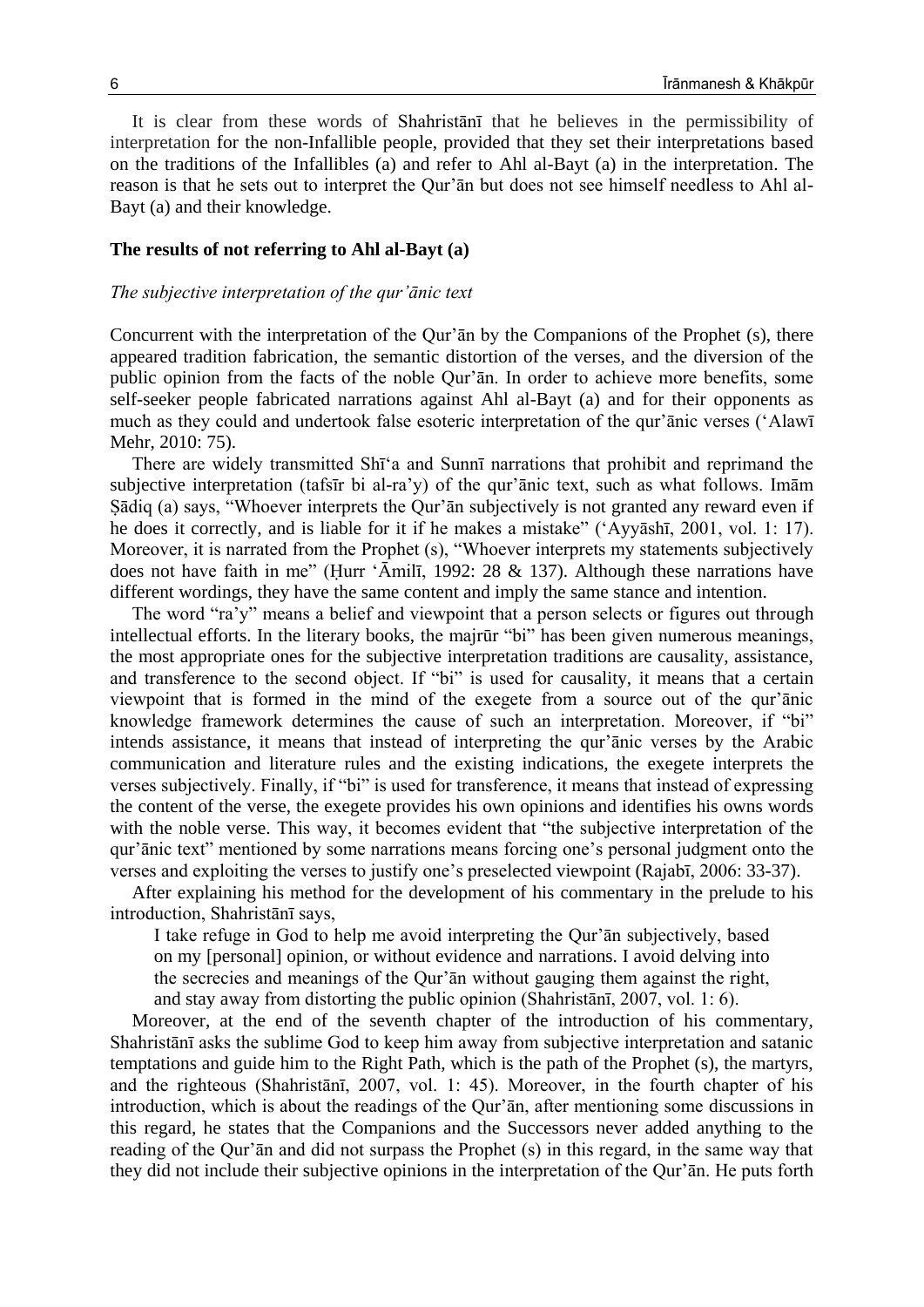a famous tradition by the Prophet (s) in which he says, "Anyone who interprets the Qur'ān based on his subjective opinion has made a mistake even if his assertion agrees with the right, and he will be located in Fire if he interprets wrongly" (Qurṭabī, 2008, vol. 1: 32). He then mentions a narration from Imām Ṣādiq (a) which reads, "Nothing is farther from people than the interpretation of the Qur'ān" ('Ayyāshī, 2001, vol. 1: 11; Barqī, 1992, vol. 2: 300; Qumī, 1984, vol. 1: 19).

After mentioning these issues, Shahristānī quickly starts praying and says,

O my Lord! People to whom You bestowed the understanding of the Qur'ān: they are the nails of the earth, the cause for the safety of its inhabitants, the very successors of the prophets, one of the two Weights, and the selected humans; the same people who are Your relatives, the chests of Your secrets, and the rulers of Your Servants. We ask You to make us the ones who listen and obey their commands such that we try to satisfy them and follow their guardianship forever (Shahristānī, 2007, vol. 1: 37).

These statements of Shahristānī show his aversion to the subjective interpretation of the qur'ānic text and the great influence the Infallible Ahl al-Bayt (a) have had on him. The reason is that in many cases in his commentary, when he presents a narration from the Infallibles (a), especially Imām Ṣādiq (a), he starts praising Ahl a-Bayt (a) and asks them for help. The pinnacle of this influence could be seen in his interpretation of the first verse of the Qur'ān 2. When Shahristānī wants to present his *Al-asrār* discussion of this verse, he begins as,

The Pure Lineage who are one of the two Weights and are comprised of 12 people have said that "Verily those who interpret the Qur'ān based on their subjective judgment are resided in Fire" … this is because in their [subjective] interpretation, they did not refer to the sincere people whose sincerity is well-known … therefore, they have disagreements about every verse, and even every word, and even every letter; they are people who have distorted the real meaning of statements and letters … (Shahristānī, 2007, vol. 1: 119).

These statements not only show the great influence of Ahl al-Bayt (a) and Imām Ṣādiq (a) on Shahristānī, but also clarify his view to the subjective interpretation of the qur'ānic text. He believes that the non-reference to Ahl al-Bayt (a) in the interpretation of the Qur'ān is an instance of subjective interpretation, and questions the exegetes who stay away from Ahl al-Bayt (a). This then leads us to the point that when Shahristānī has such a belief about others, he certainly refers to Ahl al-Bayt (a) in his commentary and opinions and puts forth his assertions based on their statements. In fact, we might say that his thought has been under the influence of the narrations of the Infallible Ahl al-Bayt (a).

### *Confusion and deviation*

In the  $12<sup>th</sup>$  chapter of the introduction of his commentary, which is about the conditions of the interpretation of the Qur'ān, Shahristānī (Shahristānī, 2007, vol. 1: 65) writes that the confusion and deviation that has afflicted Muslims is due to their non-reference to Ahl al-Bayt and Imām 'Alī (a). He says, "Verily this confusion has afflicted them because they did not sought knowledge from its door and did not cling to its means; therefore, the path to conclusion was closed to them, the means was cut for them, and they followed different sects while they were confused." In order to verify his assertion, he mentions a narration from the Prophet (s) which reads, "'Alī is from me and I am from him" (Ibn Ḥayyūn, 1989, vol. 1: 93; Majlisī, 1983, vol. 9: 34; Ṣadūq, 1997: 659; Ṭūsī, 1994: 820), and during the revelation of the Repentance chapter [Qur'ān 9] Gabriel said, "A man from you delivers the Qur'ān" (Ṣadūq, 1983, vol. 1: 311; Salīm b. Qays, 1985, vol. 2: 642).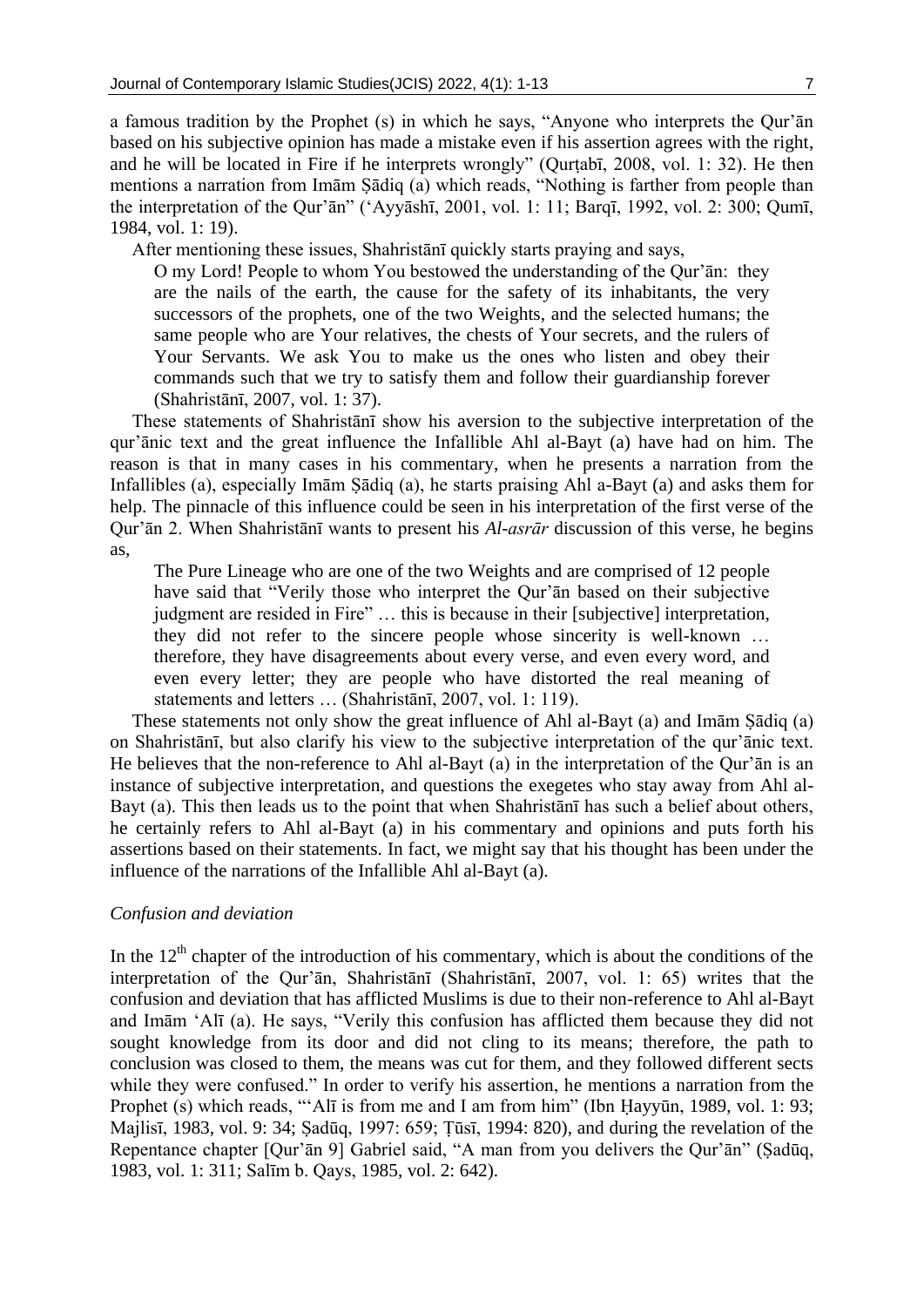Moreover, in this chapter of his introduction, after mentioning the conditions for the interpretation of the Qur'ān and its exegetes, he states that the observation of these conditions is very difficult, and the majority of exegetes interpret the Qur'ān based on their own assumptions (Shahristānī, 2007, vol. 1: 65).

Therefore, with regard to the conditions of the Qur'ān exegete, he believes that the exegete should not have any presupposition, and deems the lack of reference to Ahl al-Bayt and their narrations as the reason for the confusion of the exegetes.

He then continues that the observation of this condition in the interpretation and esoteric interpretation of the ambiguous verses is very difficult, and many exegetes have abandoned it. He believes that commentaries are based on various sects such as Qadariyya, Ash'ariyya, Mushabaha, Mu'aṭala, and Wāqifiyya, each interpreting the Qur'ān based on their own principles. Nonetheless, Imām Ṣādiq (a) has distanced himself from all of them. For example, Wāqifiyya says, "I entrust my knowledge to God, and this is the right path." Another example regards the viewpoint of some Salafīs about God's standing on the Divine Throne, "Standing is known but its quality is unknown; belief in it is obligatory but asking questions about it is a blameworthy innovation."

Following these examples, Shahristānī asserts that this confusion is because they do not use the right source of the interpretation knowledge, and this has led the members of those sects to be wondering in those sects. He takes the verse "For they have rejected our signs, and failed to take warning from them" (Qur'ān 7:146) as an evidence and says,

The divine *signs* are the saints of God, as noted in verses "And We made the son of Mary and his mother as a Sign" [Qur'ān 23:50] and "If they had only referred it to the Messenger, or to those charged with authority [uli al-amr] among them, the proper investigators would have Tested it from them (direct)" [Qur'ān 4:83]. (Shahristānī, 2007, vol. 1: 65)

Shahristānī then presents the discussion between Imām Ṣādiq (a) and Sadīr al-Ṣayr about Imāms, in which Imām says, "We are God's signs and the notables of people; what we rule as licit is based on God's Book and what we rule as illicit is also based on it" (Ibn Ḥayyūn, 2006, vol. 1: 50; Majlisī, 1983, vol. 25: 261; Shahristānī, 2007, vol. 1: 65). This statement by Imām Ṣādiq (a) shows that he does not say anything by himself, but rather, he talks based on the Qur'ān, and Ahl al-Bayt (a) have all knowledge of the Qur'ān. Moreover, following the Qur'ān 4:83, Imām says, "We are leaders to whom God has ordered you to refer" (Ibn Ḥayyūn, 2006, vol. 1: 27).

The reflection on this narration once again reveals that Shahristānī is influenced by this sublime Imām, as he takes confusion and subjective interpretation of the Qur'ān as a result of non-reference to the leaders (authorities) and takes the Qur'ān 4:83 as an evidence for it.

#### *Ignorance and destruction*

After attributing all these praises to Ahl al-Bayt (a) and introducing them as the source for the true understanding of the Qur'ān, he once again relies on Imām Ṣādiq (a) to emphasize the necessity of reference to Ahl al-Bayt at the end of the  $12<sup>th</sup>$  chapter of his introduction. He mentions a narration from Imām Ṣādiq (a) in which it is said,

A man told Imām, "There are people among us who say about the sublime God's statement 'If ye realize this not, ask of those who possess the Message' [Qur'ān 16:43], '*The Message* is Torah, and *those who possess the Message* are the Judaist scholars.'" Imām said, "By God, They [Judaists] invite us by this means to their religion; however, By God we [Ahl al-Bayt] are *those who possess the Message*, the ones that the sublime God has ordered people to refer to in their issues" (Fayḍ Kāshānī, 1995, vol. 3: 136; Ibn Ḥayyūn, 2006, vol. 1: 21).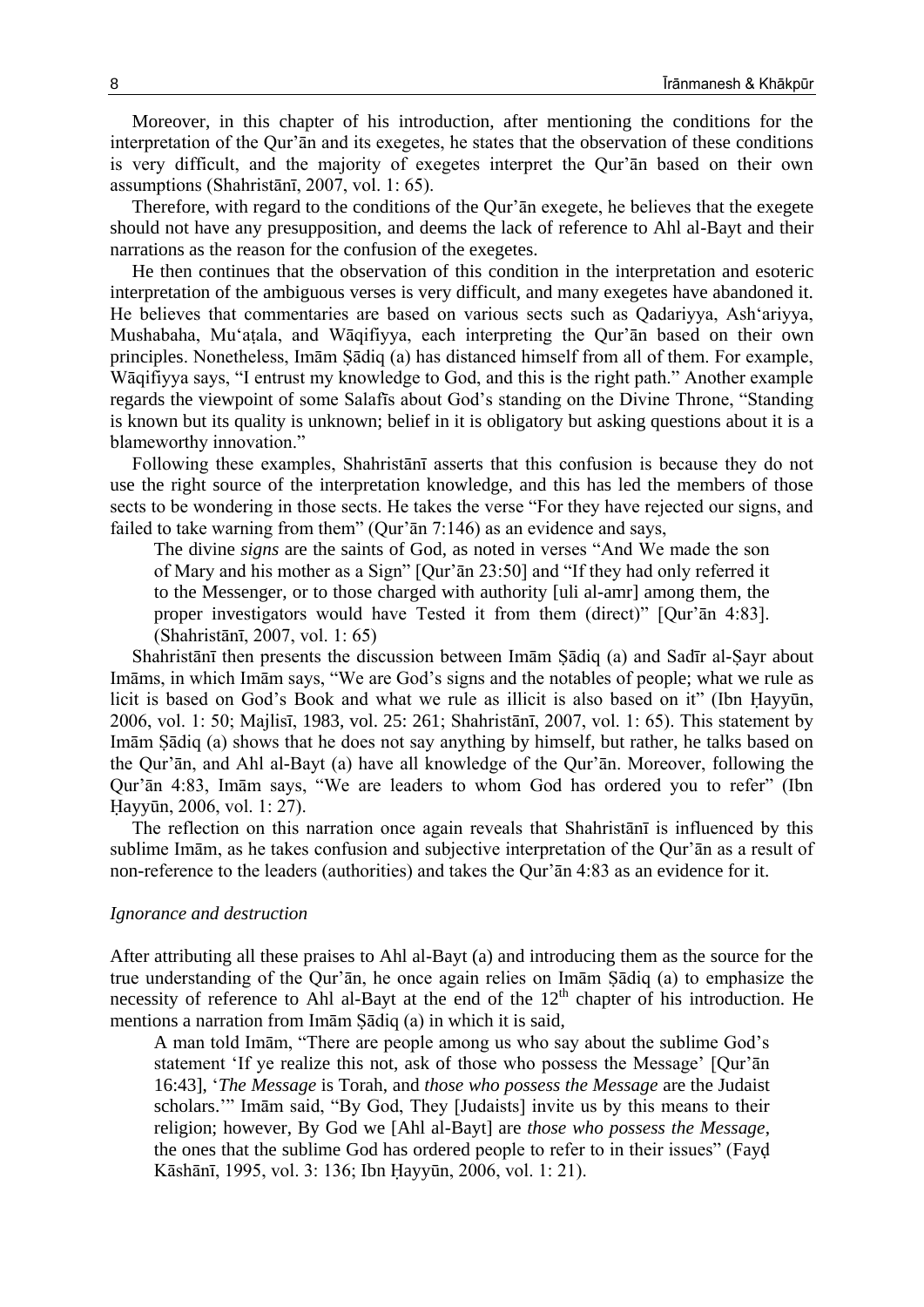Moreover, Imām 'Alī (a) has said, "We are *those who possess the Message*" (Ḥimyarī, 1993, Introduction: 7).

Thus, Shahristānī deems it necessary to take knowledge from Ahl al-Bayt and Imām Ṣādiq (a) and refer to them in all issues. He then mentions the Safīna and Thaqalayn traditions from Abūdhar Ghaffārī who narrates it during Ḥajj. After performing Ḥajj rituals and introducing himself, Abūdhar tells people that he heard from the Prophet of Allāh (s) when he was passing away,

I am leaving two things among you: the book of Allāh and my Ahl al-Bayt, my 'itra (family). These two will not get separated up until they come to my presence next to the Kawthar pool (Ibn Ḥayyūn, 2006, vol. 1: 28; Salīm b. Qays, 1985, vol. 2: 894) … Beware that these two are like the Noah's Arch; anyone who boards it is saved and anyone who gets off it is drowned (Ḥimyarī, 1993, Introduction: 8; Ṣaffār, 1984, vol. 1: 297; Salīm b. Qays, 1985, vol. 1: 61; Shahristānī, 2007, vol. 1: 66 & 67; Ṭabarī Āmulī, 1995, vol. 1: 578).

The Thaqalayn tradition asserts that the reliance on the Qur'ān and the effort to be guided by the knowledge expressed in its verses is not possible without the explanation of that knowledge by the infallible Ahl al-Bayt (a). In order to maintain the unity and agreement of the Qur'ān and Ahl al-Bayt (a), it is necessary to refer to the Infallible Imāms to figure out the meanings and intentions of the qur'ānic verses; any separation of these two great prophetic legacies is impossible ('Amīd Zanjānī, 1994: 204).

After mentioning the Thaqalayn and Safīna traditions, Shahristānī mentions two narrations from Imām 'Alī (a) in which Imām tells his companions, "Ask me before you lose access to me; no one is more informed than me about what is between the two tablets" (Ibn Ḥayyūn, 1989, vol. 1: 196; Ibn Ṭāwūs, 1993: 670). He also says, "I am not now a source of ruling; if am given such a seat, I will rule for the People of Torah with their Torah, the People of the Gospel with their Gospel, and the People of the Qur'ān with their Qur'ān" (Daylamī, 1992, vol. 2: 374; Mufīd, 1993: 235; Ṣadūq, 1978: 305; Ṭabrisī, 1983, vol. 1: 258;).

It is not surprising that Shahristānī mentions suchlike narrations with utmost clarity and without censorship, because he is a famous culturist with extensive knowledge of various people and sects. As the top Muslim writer about people and sects, he has carefully examined and analyzed all Islamic denominations and sects and has come to the conclusion that no university has perfect professors connected to the divine revelation other than the academy of the Infallible Ahl al-Bayt (a). In his view, there is nothing but ignorance and mistake (and extreme struggle in darkness) out of this university ('Irfānī, 1997: 389).

Mentioning these narrations, Shahristānī takes Ahl al-Bayt (a) as the only way for salvation and the only source for the answers to questions, and suggests that anyone who stays away from them will be annihilated.

#### **Ahl al-Bayt as the reason for the immunity of the Qur'ān**

The distortion of the Qur'ān can be divided into semantic and literal types. The semantic distortion means the distorted understanding, interpretation, and translation of a statement that is different from the intention of the articulator. This type of distortion has occurred with regard to the Qur'ān, and it means incorrect and irregular understandings of the Qur'ān (which is called subjective interpretation) (Najjārzādigān, 2009: 126).

The second type of distortion is the change in the words and verses of the Qur'ān and the reduction or increase in its statements. The exegete that intends to discover the divine intention of the outer qur'ānic statements should believe in the immunity of the Qur'ān from distortion as one of the essential assumptions of exegesis. The reason is that if the existence of distortion is assumed, it is likely that an indication or condition that has a direct effect on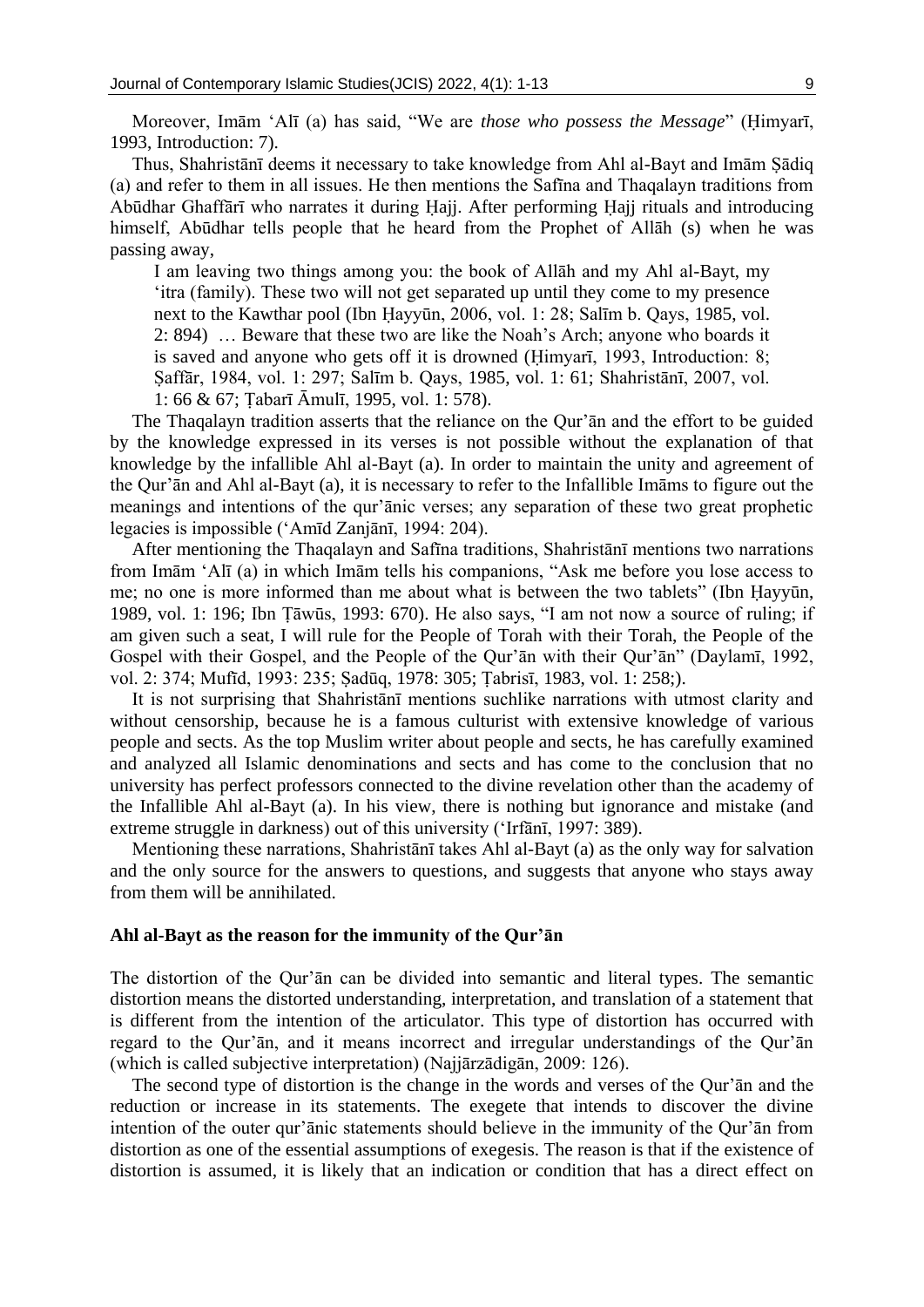understanding the verses is changed or lost, and so, the outer statements of the Qur'ān will be faulty in delivering the divine intention, and they could not lead the exegete to the true understanding of the divine intention (ibid: 125).

In the introduction of his commentary, Shahristānī – the great Sunnī exegete – not only introduces Ahl al-Bayt as the source of understanding and esoteric interpretation and the saving ship of the humans, but also deems them as the protectors of the Qur'ān. In the praising section of his book, he says that Imāms are the complements of the angels, and if the latter group is the means for the revelation of the verses, Imāms and the sincere scholars are the means for their interpretation. Both groups have their great role in the completion of the great circle of revelation from God to the human, and both perform their divine tasks (Shahristānī, 2007, vol. 1: 4).

Shahristānī deems this stance as the content of the Qur'ān 15:9, "We have, without doubt, sent down the Message; and We will assuredly guard it (from corruption)." In other words, God is the real agent in the revelation of the Qur'ān to this world through angles, and He is the real protector of these meanings through Imāms (ibid).

Moreover, in the second chapter of his introduction (which is about the compilation of the Qur'ān), Shahristānī first writes about the manner of the compilation of the Qur'ān, and mentions the existence of Imām 'Alī's (a) manuscript and the Caliph's rejection of it. Then, he comments on the compilation and maintenance of the Qur'ān and the role of Ahl al-Bayt in this regard, and asks how it is possible that the Prophet (s) to whom the Qur'ān was revealed was not concerned about the maintenance of the Qur'ān while it was scattered on different recording means such as the shoulder bone of the camel, the skin of the tree, and the hearts of people and did not introduce anyone he trusted to compile it (Shahristānī, 2007, vol. 1: 14).

After mentioning this, Shahristānī presents the Thaqalayn tradition, introduces Ahl al-Bayt as one of the Thaqalayn, introduces the Qur'ān and its knowledge as exclusive to them, asserts that the Qur'ān maintenance is conditioned to the maintenance of Ahl al-Bayt, and notes that these two are inseparable. He then points out that the Qur'ān is in the hands of people who preserve it, and puts forth the verse "Day, this is a Glorious Qur'an, (Inscribed) in a Tablet Preserved!" (Qur'ān 85:21-22) as an evidence for his assertion (Shahristānī, 2007, vol. 1: 14).

Moreover, in the prelude of his introduction that he starts with praising God and mentioning His blessings – including the appointment of the prophets in general and the Prophet of Islam (s) in particular – he thanks Him for the kindness He has had to the humans in appointing the Prophet (s) and sending Islam with him. Shahristānī then describes the Qur'ān and says, "The transportation of this book [i.e. the Qur'ān] is exclusive to the pure Family of the Prophet (s) who rightly conduct its true recitation, are its heirs, and are one of the Thaqalayn" (Shahristānī, 2007, vol. 1: 4).

Pointing out these issues, Shahristānī shows that he believes in the non-distortion of the Qur'ān. He writes about the maintenance of the Qur'ān,

The Qur'ān that exists now and is within two covers is protected by God from any change, shortcoming, or mistake. There is a group of people who rightly conduct its true recitation, know its esoteric interpretation and revealed form, and prevent the introduction of any distortion or falsehood in it (ibid: 15).

Based on the descriptions he gives about Ahl al-Bayt, the term "a group of people" here is the same as the Infallible Ahl al-Bayt whom Shahristānī introduces as the protectors of the Qur'ān.

#### **Conclusion**

Based on what we said about the comprehensibility of the Qur'ān from the viewpoint of Shahristānī, we conclude that he believes in the authoritativeness of the outward and inward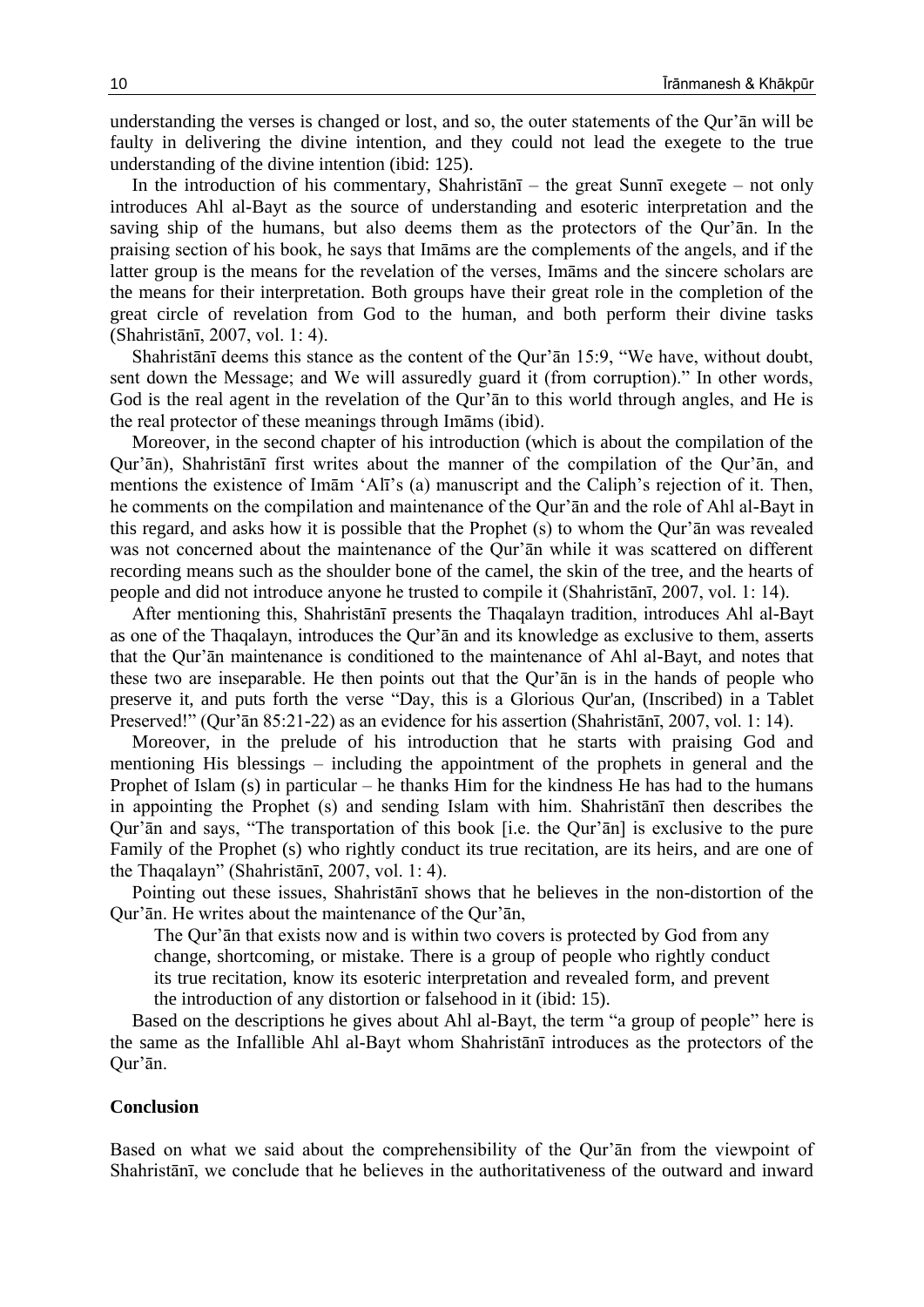of the Qur'ān, and takes the narrations of Ahl al-Bayt as his evidences. He not only deems the interpretation and esoteric interpretation of the Qur'ān but also all sciences related to the Qur'ān and religion as exclusive to Ahl al-Bayt, and introduces the path from the outward of the Qur'ān to its inward to be through Ahl al-Bayt.

He takes the interpretation of the Qur'ān as possible for all exegetes provided that they set aside their religious presuppositions and inclinations and seek help from Ahl al-Bayt and their narrations.

The main rule that Shahristānī sets for himself in his commentary is the reference to Ahl al-Bayt and the reliance on their narrations. He reprimands those who have not referred Ahl al-Bayt in their exegesis, sees them in confusion and ignorance, and says that they have entangled with subjective interpretation in their commentaries and will be finally destroyed.

Shahristānī believes that the reason for the immunity of the Qur'ān from distortion is the protection provided by Ahl al-Bayt. He deems them as the reason for the immunity of the Qur'ān and introduces them the true example of the term *protectors* in the Qur'ān 15:9.

Shahristānī's presentation of numerous narrations from Ahl al-Bayt, especially from Imām Ṣādiq (a) in his exegesis shows that his thought is greatly influenced by them, he has set his method in the interpretation of the Qur'ān to be through Ahl al-Bayt, and has asked God to help him in this way.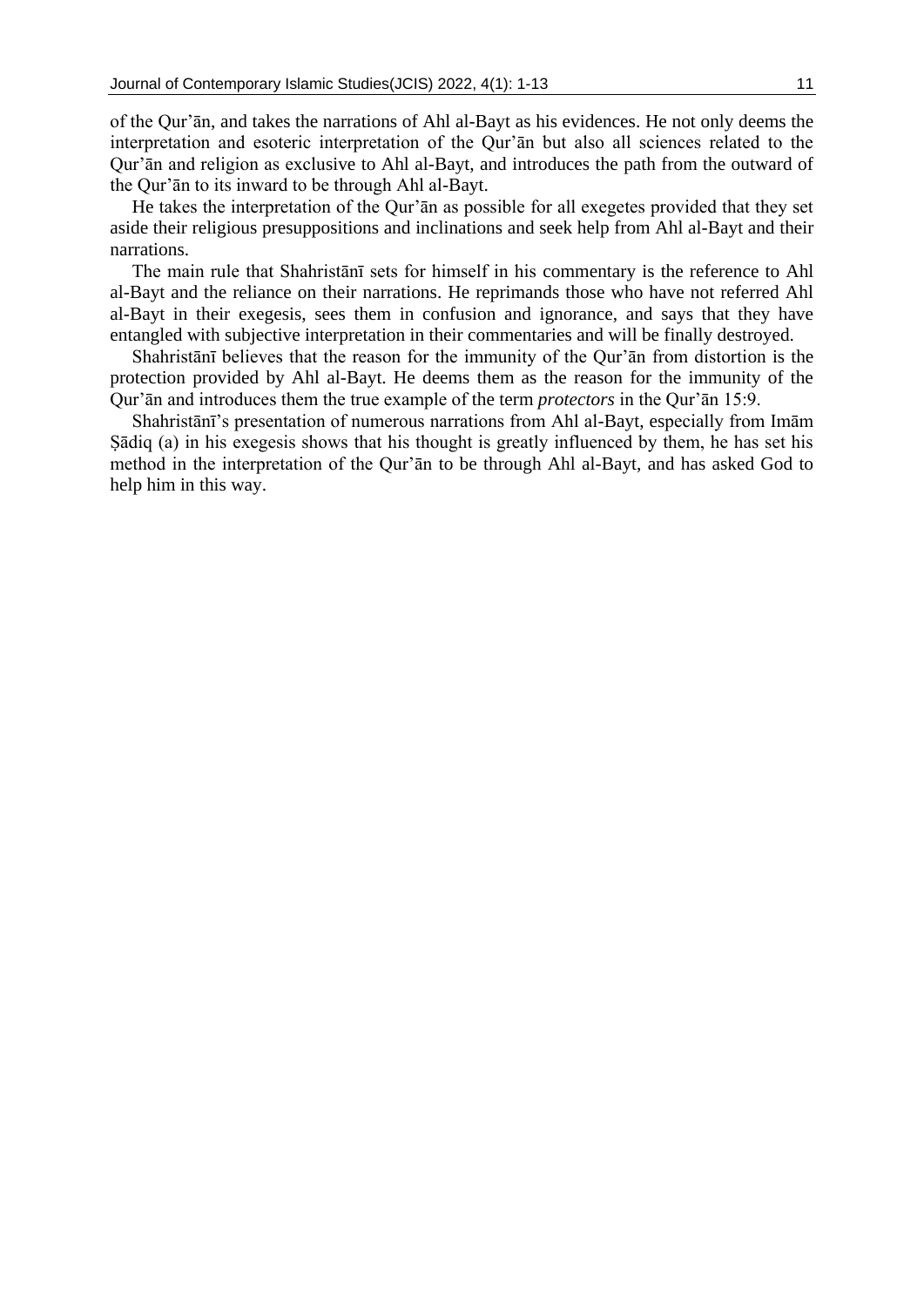#### **References**

The noble Qur'ān

- Ādharshab, M. A. (2001), «A study of the book Mafātīh al-asrār wa maṣābīḥ al-abrār», Mirror of Heritage, No. 13.
- Aḥmadī Miyānjī, A. (1999), Makātīb al-Rasūl. Qom, Dār al-Ḥadīth.
- 'Alawī Mehr, Ḥ. (2010), The principles and methods of the interpretation of the Qur'ān. Qom, Uswa Publications.
- 'Amīd Zanjānī, A. (1994), Basic principles and methods of Qur'ānic commentary. Tehran, Ministry of Culture and Islamic Guidance.
- Arbilī, A. (2002), Kashf al-ghumma. Edited and interpreted by H. Rasūlī Maḥallātī, Tabrīz, Nashr Banī Hāshimī.
- 'Ayyāshī, M. (2001), Tafsīr 'Ayyāshī. Edited by H. Rasūlī Maḥallātī. Tehran, Al-Maktabat al- 'Ilmiyya al-Islāmiyya.
- Ibn Athīr, A. (1964), Asad al-ghāba fī ma'rifa al-Ṣaḥāba. Edited by M. Ṣabīḥ, Cairo, Al-Jam'iyya al-Ta'ā wuniyaa lil-Ṭab' wa al-Nashr.
- Ibn Hajar 'Asqalani, A. (1996), Lisān al-Mizān. Edited by M. A. Mar'ashlī, Beirut, Dār Iḥyā' al-Turāth al-'Arabī.
- Ibn Ḥayyūn, N. (2006), Da'ā'im al-Islām. Edited by Ā. Fayḍī, Qom, Āl al-Bayt Institute.
- Id. (1989), Sharḥ al-akhbār fī faḍā'il al-a'imma al-aṭhār. Edited by M. H. Ḥusaynī Jalālī, Qom, Jāmi'a Mudarrisīn Publications.
- Ibn Shahrāshūb, M. (2000), Manāqib Āl Abī Ṭālib (li-Ibn Shahrāshūb). Qom, Nashr 'Allāma.
- Ibn Ṭāwūs, A. (1995), Al-Ṭarā'if. Edited by D. Ilhāmī, Qom, Nawīd Islām.
- Id. (1993), Al-Taḥṣīn li-asrār māzād min kitāb al-yaqīn. Edited by I. Anṣārī Zanjānī Khū'inī, Qom, Dār al-Kitāb.
- Baḥrānī, H. (1995), Al-Burhān fī tafsīr al-Qur'ān. Qom, Bi'that Institute.
- Barqī, A. (1992), Al-Mahāsin. Edited by J. Muhaddith. Qom, Dār al-Kutub al-Islāmiyya.
- Daylamī, Ḥ. (1992), Irshād al-qulūb ilā al-ṣawāb. Qom, Nashr al-Sharīf al-Raḍī.
- Fayḍ Kāshānī, M. (1995), Tafsīr al-ṣāfī. Edited by Ḥ. A'lamī, Tehran, Maktabat al-Ṣadr.
- Haskanī, A. (1991), Shawāhid al-tanzīl li-qawā id al-tafdīl. Edited by M. B. Mahmūdī, Tehran, Majma' Iḥyā' al-Thiqāfa al-Islāmiyya.
- Hilālī, S. (1985), Kitāb Salīm b. Qays. Qom, Edited by M. Anṣārī Zanjānī Khū'īnī, Al-Hādī Publications.
- Ḥimyarī, A. (1993), Qurb al-isnād. Qom, Āl al-Bayt institute.
- Hurr 'Āmilī, M. (1988), Wasā'il al-Shī'a (6<sup>th</sup> printing). Qom and Tehran, Al-Maktabat al-Islāmiyya.
- 'Irfān, F. (1997), "Ahl al-Bayt in Shahristānī's commentary." Qur'ānic Researches, no. 11 & 12, 380- 393.
- Jawādī 'Āmulī, A. (2004), Tafsīr Tasnīm. Qom, Isrā' Publications.
- Khū'ī, A. (1981), Al-Bayān fī tafsīr al-Qur'ān. Qom, Anwār al-Mahdī.
- Kulaynī, M. (1987), Al-Kāfī. Edited by A. A. Ghaffārī, Tehran, Dār al-Kutub al-Islāmiyya.
- Majlisī, M. B. (1983), Biḥār al-anwār fī akhbār al-A'imma al-Aṭhār. Beirut, Mu'assisa Al-Wafā.
- Id. (1984), Mirāt al-uqūl fī sharh akhbār Āl al-Rasūl. Edited by H. Rasūlī Mahallātī, Tehran, Dār al-Kutub al-Islāmīyya.
- Miṣbāḥ al-Sharī'a (known as Imām Ṣādiq's book) (n.d.), Translated by Ḥ. Muṣṭafawī, The Islamic Community of Philosophy, Tehran.
- Mu'addab, R. (2009), Basics of Qur'ān exegesis. Qom, University of Qom.
- Mufīd, M. (1993), Al-Masā'il al-'ukbariyya. Edited by Shaykh Mufīd Congress, Qom, Al-Mu'tamar al-'Ālamī li-Alfiya al-Shaykh al-Mufīd.
- Najjārzādigān, F. (2009), Comparative analysis of Shī'a and Sunnī foundation of Quranic exegesis. Qom, Research Institute of Hawzeh and University.
- Namāzī Shāhrūdī, A. (2006), Mustadrikāt 'ilm rijāl ḥadīth. Qom, Nashr Islāmī Publications.
- Qumī, A. (1984), Tafsīr al-Qumī. Edited by Ṭ. Mūsawī Jazā'irī, Qom, Dār al-Kitāb.
- Qundūzī, S. (1996), Yanābī' al-mawadda li-dhawi al-qurbā. Edited by J. Ashraf al-Ḥusaynī, Qom, Dār al-Uswa.
- Qurṭabī, M. (2008), Al-Jāmi' li-aḥkām al-Qur'ān. Cairo, Dār al-Kutub al-'Arabī.